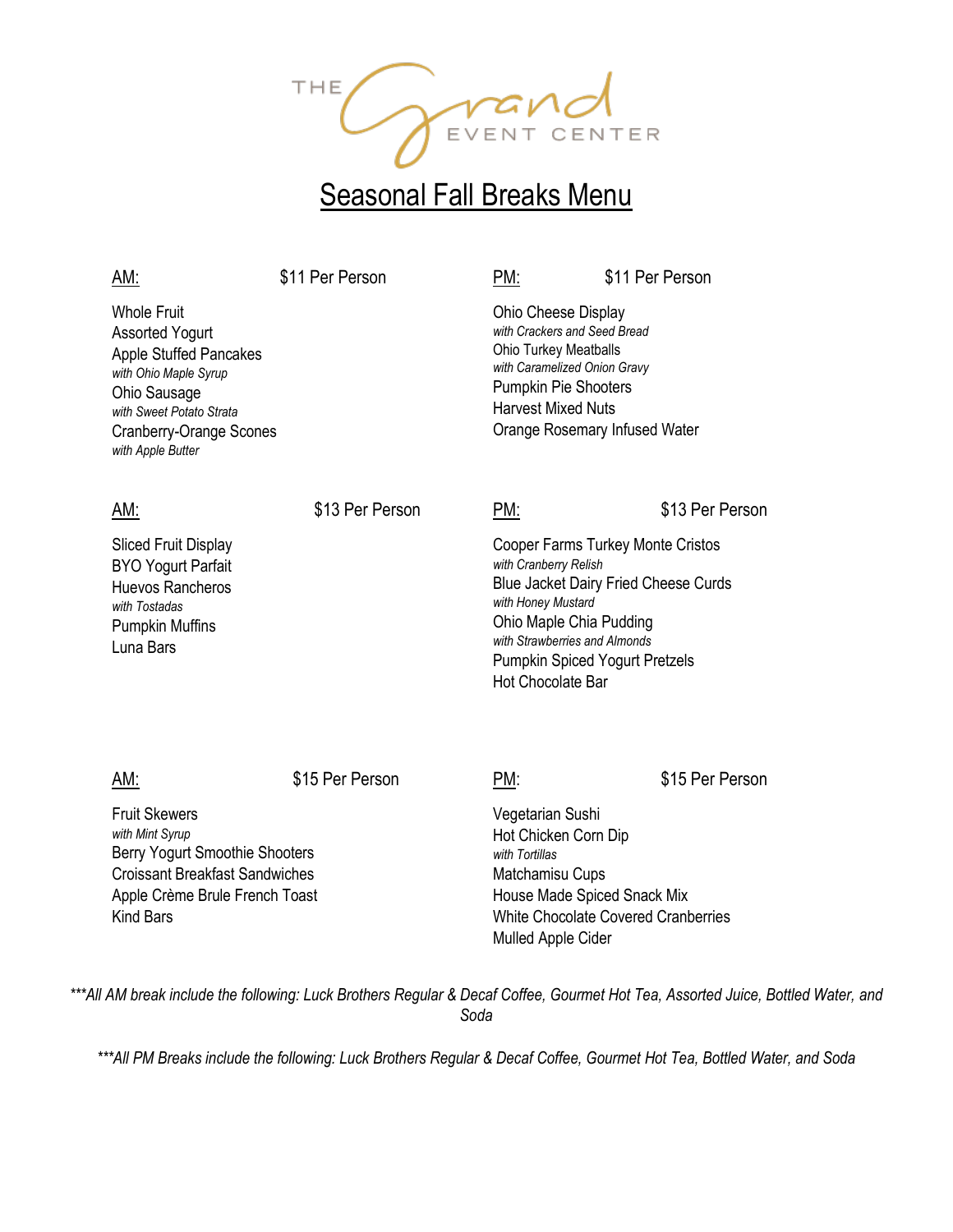

# Fall Seasonal Lunch Menu

*Buffet: \$28 Per Person*

# **Soup**

Autumn Squash Bisque *with Spiced Pepitas*

## Salad: Choose One

Baby Spinach Salad *Mandarin Orange, Toasted Almond, Cranberry, Smoked Gouda, Brioche Croutons, Honey-Sesame Vinaigrette*

> Kale Salad *Ancient Grains, Grilled Carrots, Spiced Chickpeas, Tahini Garlic Dressing*

### Entrees: Choose Two

Pork Tenderloin *with Apple Chutney*

Roast Chicken *with Apple-Sage Stuffing and Cider Veloute*

> Seared Salmon *with Ginger Orange Relish*

Short Rib Steam Pies

Herbed Vegetable Risotto *with Butternut Squash, fresh herbs, seasonal vegetables, mushrooms, and parmesan cheese*

Accompaniments

Tri Colored New Potatoes

Roasted Seasonal Vegetables

## Assorted Desserts

*Buckeye Pie, Pumpkin Cheesecake, Black Forest Cake*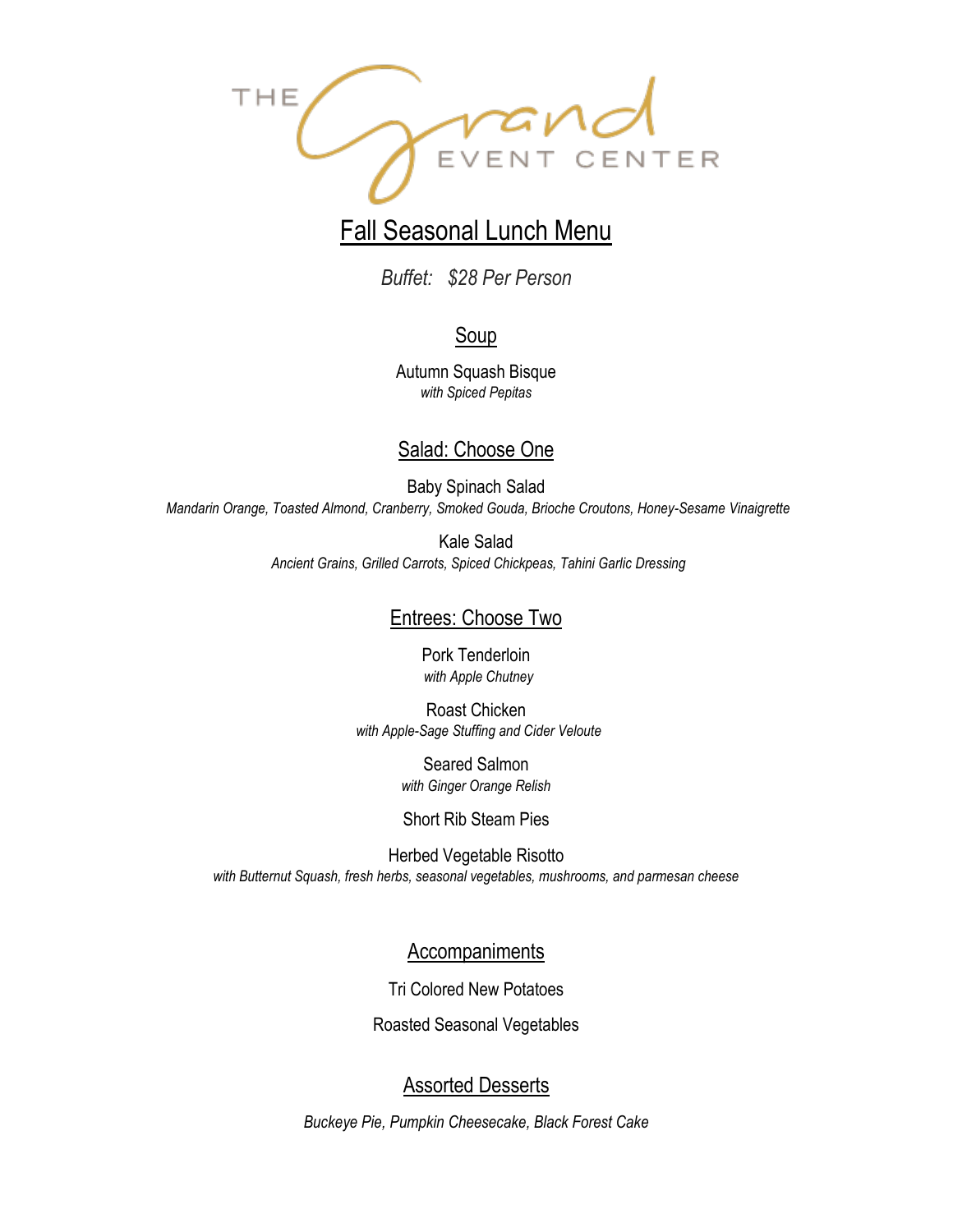

# Fall Seasonal Dinner Menu: \$42 Per Person

#### Soup: Choose One

Sunchoke and Leek Bisque *with Chanterelles and Shoestring Potatoes* Ohio Proud Beer Cheese *with Crisp Apple and Bacon Lardons* Chicken Laksa *with Pumpkin and Tomato*

#### Salads: Choose One

Poached Pear Salad *Pomegranate, Buttermilk Blue Cheese, Endive, Field Greens, Maple Walnut Vinaigrette* Harvest Chopped Salad *Bacon, Apple, Feta, Cranberry, Pecan*

#### Entrees: Choose Two

Jerked Grouper *with Coconut Pumpkin Puree* Shrimp and Scallop *in Smoked Tomato-Herb Butter* Bourbon Glazed Chicken *with Kumquat Relish* Veal Chop *with Bacon Jam and Crisp Apple* Sliced Hanger Steak *with Rosemary Mustard Demi-Glace*

#### Accompaniments: Choose Three

Butternut Squash Ravioli *with Sage Cream and Charred Shishito Peppers* Whipped Sweet Potatoes Wild Rice Pilaf *with Cranberry and Almond* Smashed Red Skin Potatoes *With Cheddar Cheese and Scallions* Tri-colored Baby Carrots Haricot Verts *with Brown Butter and Julienne Vegetable* Autumn Vegetable medley

Assorted Seasonal Desserts *Buckeye Pie, Pumpkin Cheesecake, Black Forest Cake*